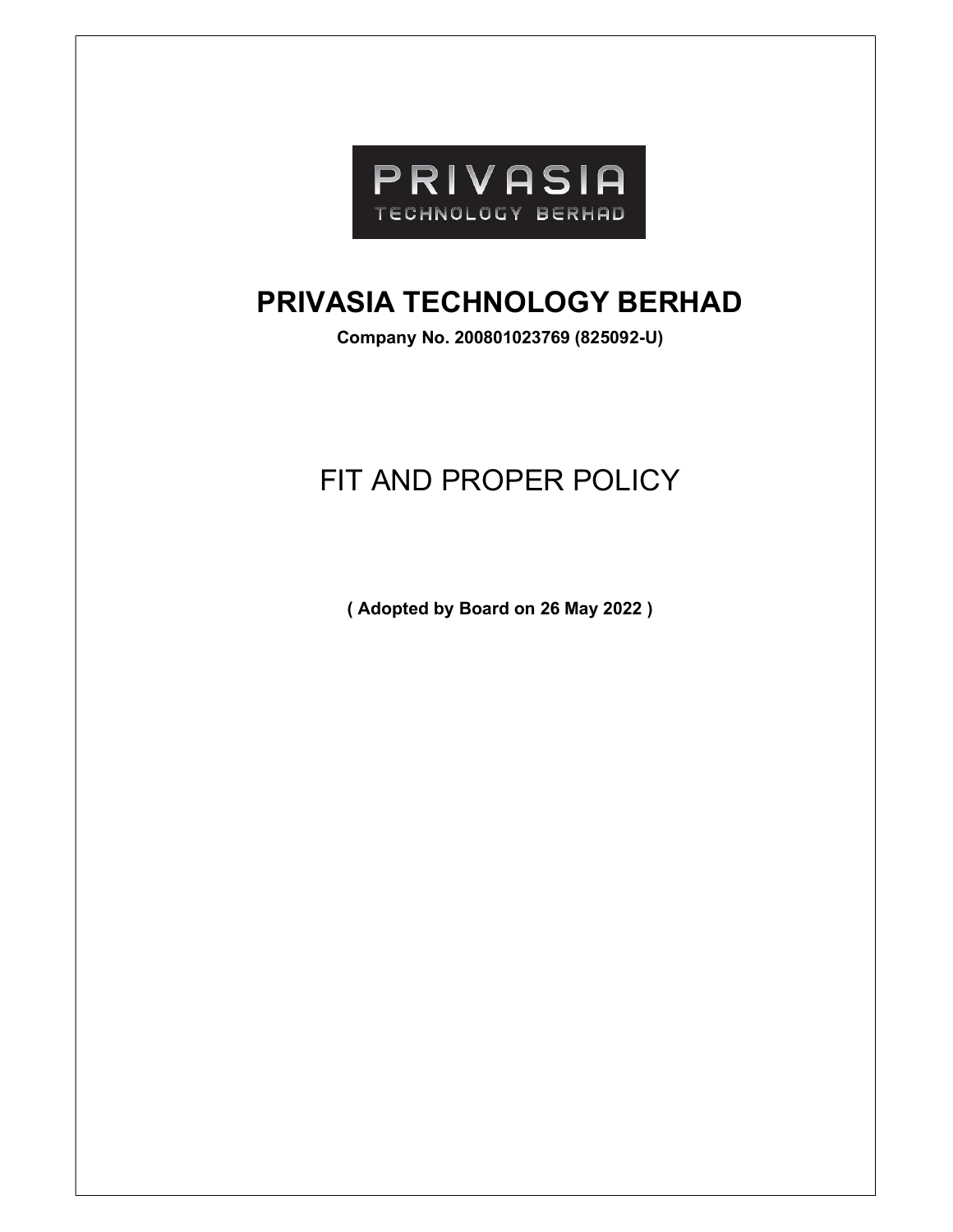# 1. OVERVIEW & PURPOSE

- 1.1 As members of the board provide leadership that affects the financial and direction of a company, persons holding such positions must have the necessary qualities, competencies and experience that are conducive to the performance of their duties and responsibilities.
- 1.2 This policy ("Fit and Proper Policy") is to therefore set out the key criteria as a guide for selection, and re-appointment, of candidates proposed to be appointed (and reelected) as directors of **Privasia Technology Berhad** ("Company") and its subsidiaries.
- 1.3 The Nomination ("Committee") which is responsible for assessing, and selecting, the candidates are to be guided by this Fit and Proper Policy when they make the relevant recommendation to the Board regarding appointment and re-election of directors.
- 1.4 The Company will disclose in its annual report, a statement about the activities of the Committee, including its due compliance with the requirements of the ACE-LR, the board nomination and election process as well as board and director assessment, together with the criteria that has been considered, and implemented.
- 1.5 This Fit and Proper Policy is to take effect from  $1<sup>st</sup>$  June 2022 and is to continue in force thereafter unless varied, modified or revoked by the Board of Directors of the Company.

#### 2. COMPLIANCE & LEGAL REQUIREMENTS

2.1 This Fit and Proper Policy is to ensure compliance with the relevant provisions (and amendments thereto) of the Main Market Listing Requirements ("MMLR") and the ACE Market Listing Requirements ("ACE-LR") of Bursa Malaysia Berhad ("Bursa Malaysia"), and all other relevant regulations, directives and guidance provided by Bursa Malaysia.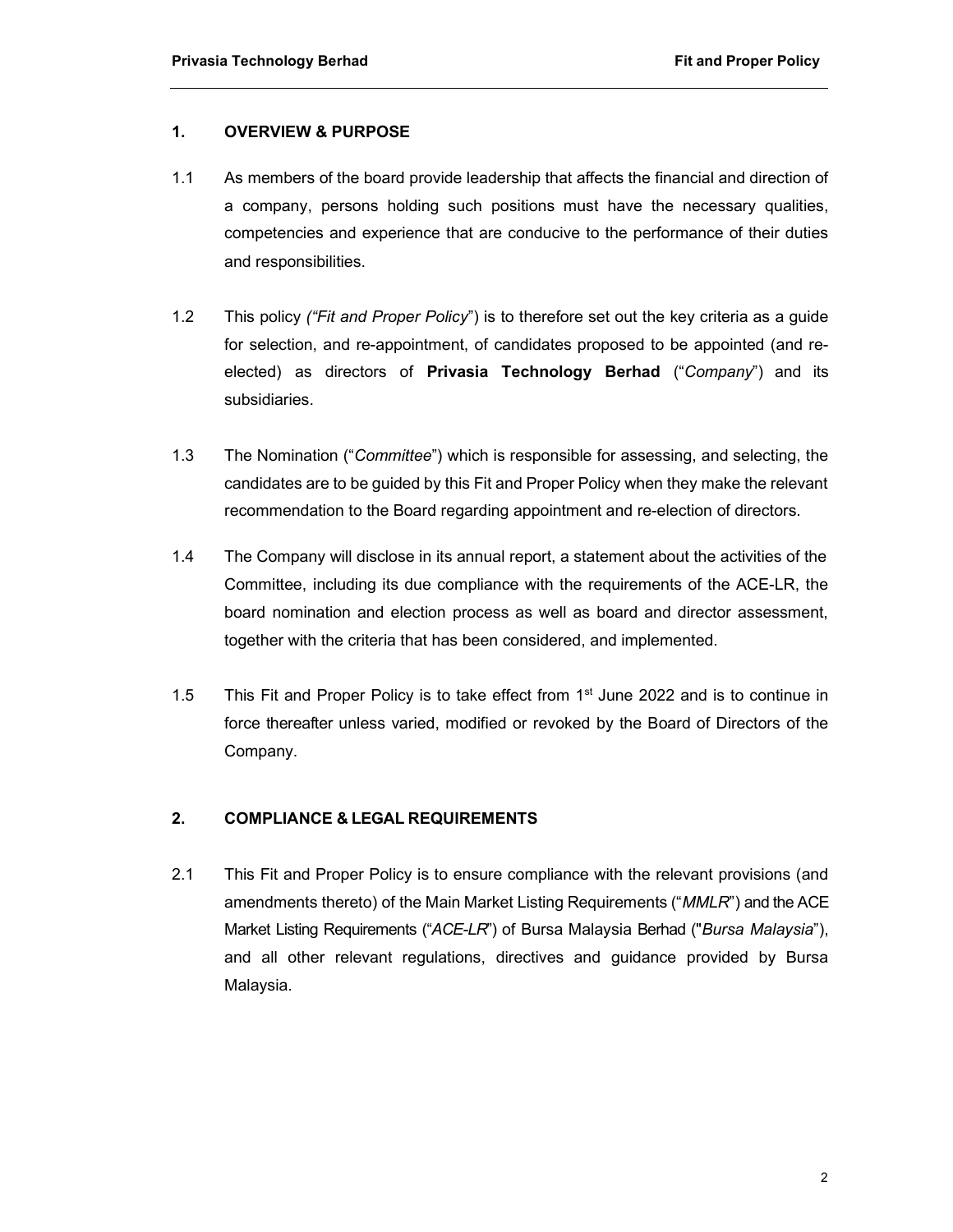- 2.2 As the MMLR and ACE-LR requires a listed issuer to have a fit and proper policy for appointment (and re-election) of directors of the listed issuer (and its subsidiaries), this Fit and Proper Policy thus addresses this requirement(s) to ensure board quality, competency and integrity;
- 2.3 This Fit and Proper Policy will be established, published and made available on the Company's website;
- 2.4 In line with MMLR and ACE-LR, the Company will ensure that each of its directors, Chief Executive Officer, Chief Financial Officer and Chief Technology Officer has the necessary character, competence, integrity and experience to properly and effectively perform and discharge his or her respective role of the Company;
- 2.5 Pursuant to the MMLR and ACE-LR, the appointment of board and senior management officers of the Company will be based on objective criteria and merit, and will have due regard for diversity in skills, experience, age, cultural background and gender;
- 2.6 In this regard, the Committee will ensure that, at all material times, the composition of the Board will comprise of at least one (1) female director;
- 2.7 In line with ACE-LR, the appointment (or re-election) of an Independent Director ("ID") will not be for more than 9 years so as to ensure: independence and objectivity of an ID, that he or she will be able to ensure, or maintain, objectivity in making board decisions without any undue influence from management or interested parties. In this regard:-

#### 2.7.1 'independent director' shall refer to :

- (i) A person who is not, and has not been within the last three years, an 'officer' of an applicant, a listed issuer or any related corporation of such applicant or listed issuer; and
- (ii) has not served as an ID in any one or more of the said corporations for a cumulative period of more than 12 years from the date of his or her first appointment as an ID;
- 2.8 The Board will also ensure that a statement justifying the nomination of an individual as an ID, and explaining why there is no other eligible candidate, if that individual has cumulatively served as an ID of the listed issuer or any one or more of its related corporations for more than 12 years and observed the three (3) year cooling off period;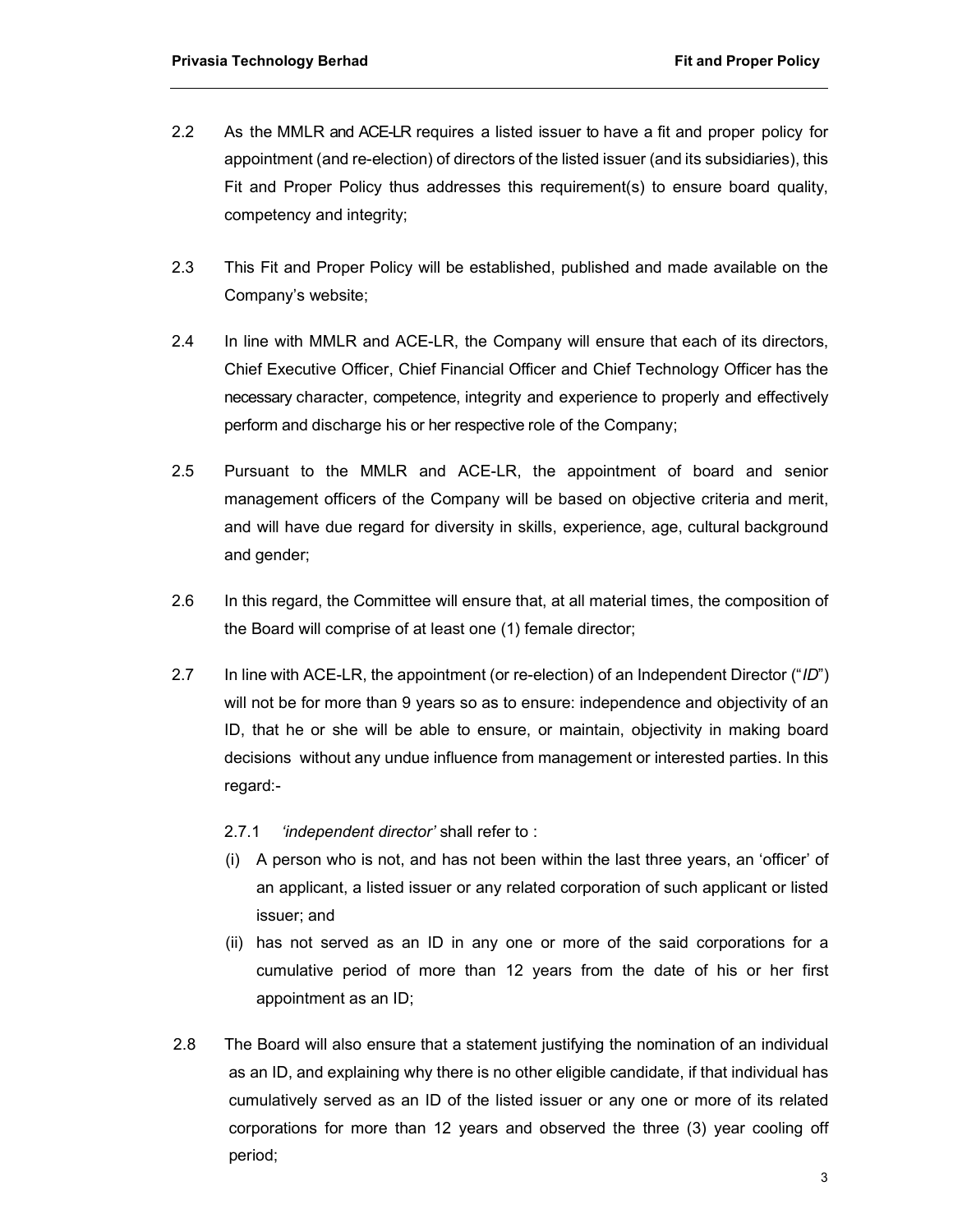2.9 All directors appointed (or re-elected) must be able to devote the necessary time in order to serve the board effectively. In this regard, the board will also consider all existing board positions held by a director, including on boards of non-listed companies, and will undertake the necessary assessment, review or change(s) that may be required to ensure the due and proper integrity and governance of the Company.

# 3 FIT AND PROPER CRITERIA

- 3.1 Any person to be appointed (or re-elected) as a director of the Company (or its subsidiaries) including nominee director(s) on boards of any joint venture company (or associate companies) must not be disqualified and must have been assessed to have met all the criteria of this Fit and Proper Policy, with the minimum being the :
	- (i) character and integrity;
	- (ii) experience and competence; and
	- (iii) time and commitment.

#### 3.1.1 Character and Integrity

- (i) Probity
	- compliance with all legal obligations, regulatory requirements and professional standards;
	- has not been obstructive, misleading, non-cooperative or untruthful in dealings with regulatorybodies or a court of law;
	- has not contravened any provision made by or under any written law designed to protect members of the public against financial loss due to dishonesty, incompetence or malpractice;

#### (ii) Personal integrity

- has not been involved in, perpetrated or participated in any business practices which are deceitful, oppressive improper (whether unlawful or not), or which otherwise brings into question or doubt his or her professional conduct;
- has not had his or her appointment, or service contract (as director or senior management) terminated in the past due to concerns on personal integrity;
- has not been a director (or senior management officer) of a company, business or entity, the license of which has been revoked;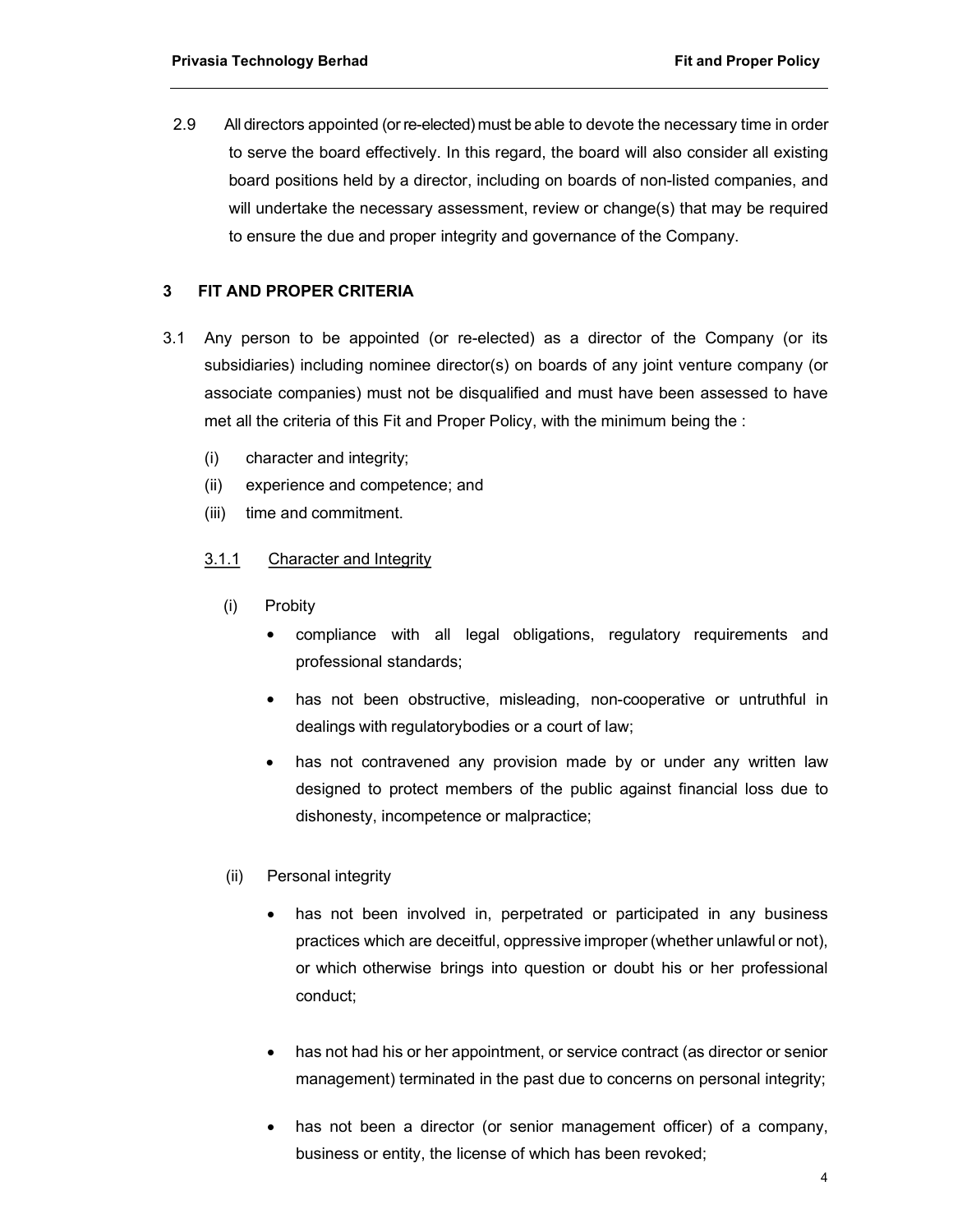- has not abused other positions (i.e. political appointment) to facilitate government relations for the Company in a manner that contravenes established codes of ethical conduct and/or principles of good governance.
- (iii) Financial integrity
	- manages personal debts or financial affairs prudently and/or satisfactorily;
	- demonstrates ability to fulfil personal financial obligations as and when they fall due;
	- must not have been subject of a judgement debt (from a competent court of law) which is unsatisfied, either in whole or in part, whether in Malaysia or elsewhere.
- (iv) Reputation
	- is of good standing and repute in the corporate, business and financial communities;
	- has not, for the past 10 years, been the subject of civil or criminal proceedings or enforcement action, in managing or governing a company, business or entity;
	- has not been substantially involved in the management of a business or Company which has failed, where that failure has been occasioned in part by deficiencies in that management.

#### 3.1.2 Experience and Competence

# 3.1.2.1 Qualifications, training and skills

- possesses academic, educational or professional qualification(s) that is relevant to the skill set that he, or she, is expected to bring or contribute to the boardroom (i.e. a match to the board skill set matrix and strategic priorities of the Company);
- has a considerable understanding on the workings of a corporation;
- possesses general management skills as well as understanding of corporate governance and sustainability issues;
- keeps knowledge current based on continuous professional development;
- possesses leadership capabilities and a high level of emotional intelligence;
- has satisfactory past performance or expertise in the nature of the business being conducted.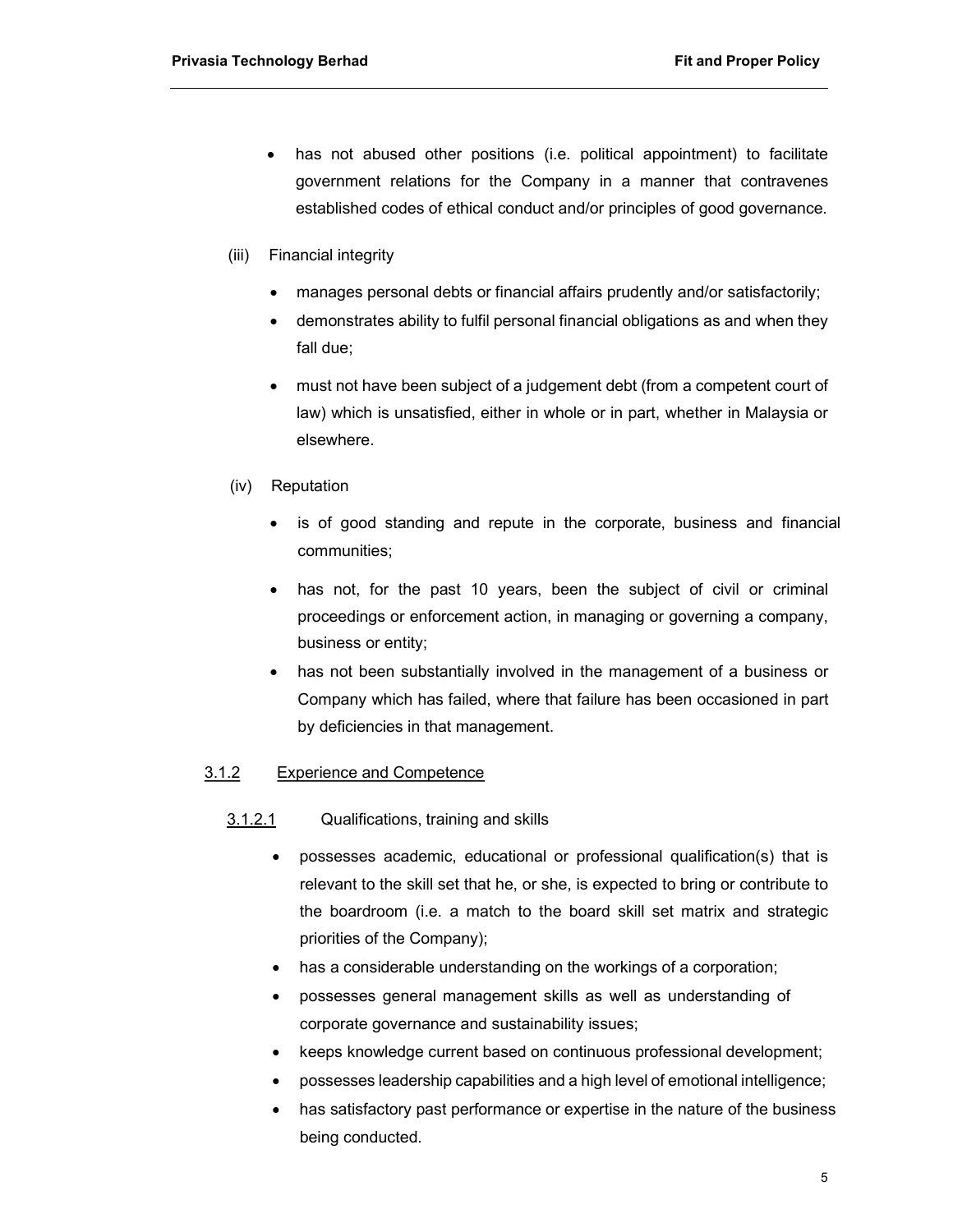# 3.1.2.2 Relevant experience and expertise

 possesses relevant experience and expertise with due consideration given to past length of service, nature and size of business, responsibilities held, number of subordinates as well as reporting lines and delegated authorities.

# 3.1.2.3 Relevant past performance or track record

- had (or presently has) a career in high-level position(s) in comparable companies, businesses or organisations, where he or she held (or holds) key position and is responsible for driving or leading the governance, business performance or operations;
- possesses commendable past performance record as gathered from the results of the board effectiveness evaluation (applicable for re-election and re-appointment of directors).

# 3.1.3 Time and Commitment

3.1.3.1 Ability to discharge role having regard to other commitments

• Is able to devote necessary time as a board member, having considered other external responsibilities or obligations (including concurrent board positions held across listed issuers and non-listed entities (including not-forprofit organisations).

3.1.3.2 Participation and contribution in the board or track record

- demonstrates willingness to participate actively in board activities.
- demonstrates willingness to devote time and effort to understand the businesses and exemplifies readiness to participate in events outside the boardroom.
- manifests passion for the Company's business in his or her vocation of a director.
- exhibits ability to articulate views independently, objectively and constructively.
- exhibits open mindedness to the views of others and ability to make considered judgment after hearing the views of others.